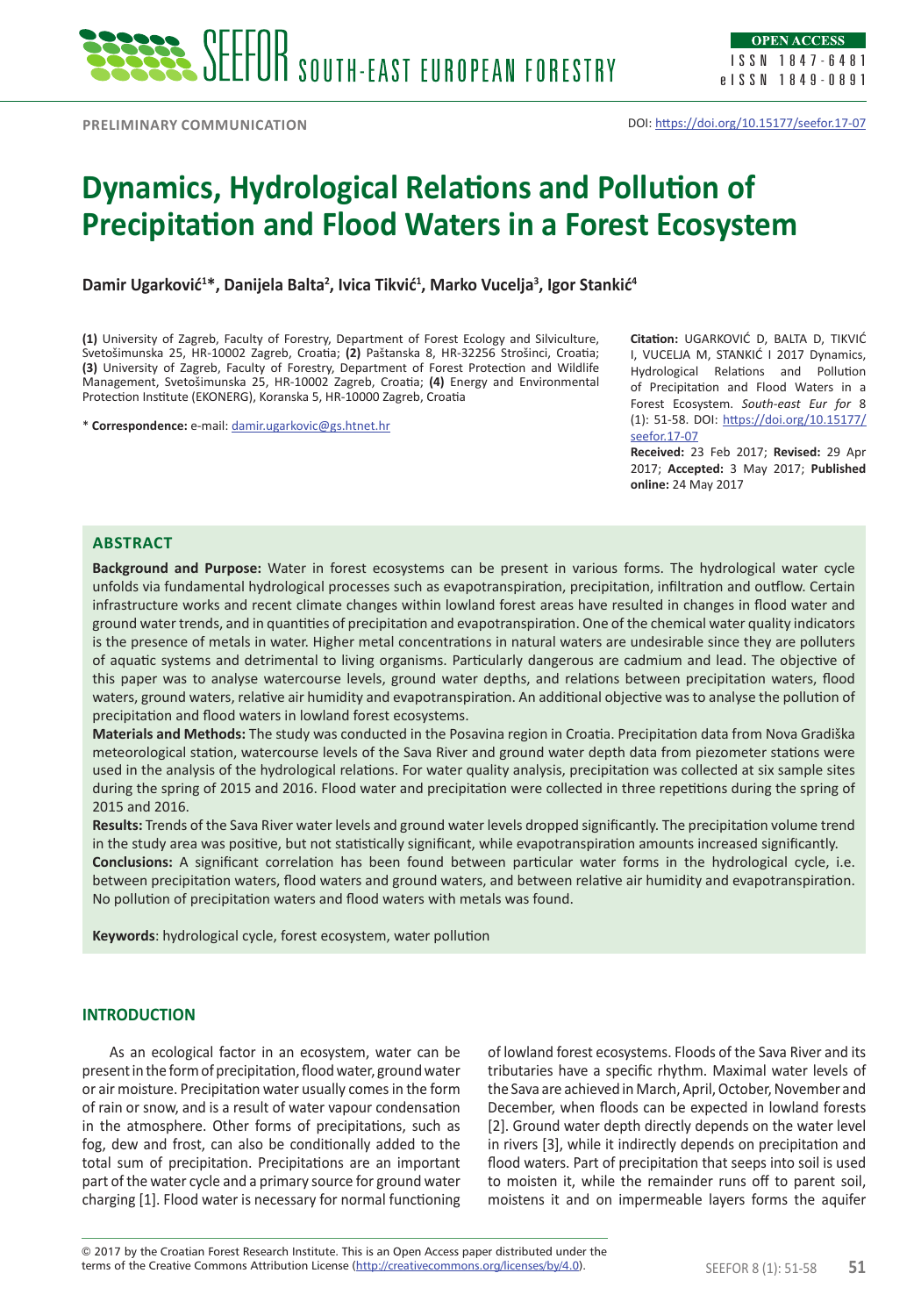[4]. Air humidity as a factor has less of an effect on forest ecosystems and their formation, but is very important for cells, tissues and other plant organs that are saturated with water vapour. Temperature affects the capacity of air to hold water vapour. The higher the temperature, the greater the capacity for water vapour and air humidity, and the lesser the transpiration. Many studies have reported changes in hydrological relations, particularly changes in the dynamics of ground water [5-7]. Flood intensities also change and vary from year to year, in the range from minimum to maximum water, and as such are an important ecological factor.

Water constantly cycles in nature and this circulation is called the hydrological cycle [8]. The hydrological cycle unfolds in the atmosphere, hydrosphere (surface) and in the lithosphere. All plants, along with the rest of the living world, are part of the water cycle, thus changing form, but never disappearing. This cycle is controlled by the Sun's energy and by gravity. The hydrological cycle has five processes: condensation, precipitation, infiltration, runoff and evapotranspiration [9]. In the hydrological cycle, water changes are the fastest in the atmosphere and biosphere [10]. Few studies have examined the relationship between specific water forms and climate indices in the hydrological cycle of lowland forests. Direct relationship between the Drava River water level and ground water depths in the Repeš forest was reported by [3]. The present study examines a range of different water forms and climate indices, in order to obtain data on interrelationships in the hydrological cycle of lowland forests. It can be expected that changes in global climate will have effect on the hydrological cycle, and that they will change the level of surface water and ground water charging, together with other accompanying factors on natural ecosystems [11].

Water quality for specific use is determined using a series of indicators according to its composition, properties and concentration of matter in water. Quality is determined using a range of indicators than can be categorised as physical, chemical or biological indicators. Chemical indicators represent particularly harmful additives to water, that due to their composition, characteristics and concentration are detrimental not only for the life and health of humans, plants and animals, but also have a negative impact on the aquatic system as a whole. Chemical indicators can be categorised as inorganic and organic. Ecologically important compounds are heavy metals, which can be present in trace amounts (cadmium and lead) in natural waters, and are potentially harmful for plants, animals, and humans [8]. Significant side effect of climate changes can be the changes in the level and quality of surface waters [12], as well as changes in quality and quantity of ground water [13].

The objective of this study was to analyse the trends of specific water forms and certain climate elements and their relationships in the hydrological cycle, as well as the pollution of precipitation and ground water.

## **MATERIAL AND METHODS**

The study was conducted in the Međustrugovi forest unit, Stara Gradiška forestry district (Figure 1). This is a lowland area with a moderately warm climate. The mean annual air temperature for this area is 10.9°C, and the average annual precipitation is 782 mm (Nova Gradiška weather station, period of 1981–2012). The geological substrate of this forestry unit is redeposited marsh loess, covered by a mineral marsh soil with poor to neutral acidity. For the analysis of hydrological relationships in a lowland forest habitat, data on climatic elements and indices from Nova Gradiška weather station, water levels (cm) of the Sava River, and data on depths of ground water (cm) from the Međustrugovi piezometer station were used. The analysed climatic elements were mean annual precipitation (mm) and relative air moisture (%). The climate indices used were the climate moisture deficit index (CMD; mm) and the potential evapotranspiration values (mm). The moisture deficit index represents the sum of the monthly differences between referential evaporation and precipitation [14]. Direct determination of evapotranspiration is demanding since it is difficult to achieve the natural condition, and therefore indirect methods are used, including data on a greater or lesser number of measured climate element values [8]. Potential evapotranspiration was calculated indirectly according to [15]. Data on climate elements and indices were collected for the period of 1901–2012.

For the analysis of water levels in the Sava River, data on the maximum, mean and minimum water levels from Stara Gradiška measuring station in the period 1970–2012 were used. Ground water was measured in the Međustrugovi forest unit at four depths (PJ10.5 m; PJ2-1.5 m; PJ3-2.5 m and PJ4-7 m) in the period 2001–2012. A decrease or increase of climate and hydrological elements and indices was analysed using linear trend regression analysis. Precipitation was collected at a total of six sampling stations, and ground water was collected in three repetitions during March in 2015 and 2016. Water samples were collected in plastic (polypropylene) bottles (100 mL). The bottles had been previously submerged in diluted nitric acid  $(HNO<sub>3</sub>, p.a., v/v 10%)$ , thoroughly rinsed with ultrapure water, and dried at room temperature in a pure air atmosphere. Determination of metal contents in the prepared samples was performed using inductively coupled plasma atomic emission spectroscopy (ICP-AES). Measurement quality was determined by measurements against the certified reference material for water SLRS-5 (National Research Council of Canada). The limit value of water contamination was taken from the Regulation of hazardous compounds in water [16], Ordinance on natural minerals, natural spring and table waters [17], Ordinance on health safety of drinking water [18], and Regulation of standard water quality [19].

Statistical data analysis (descriptive statistics, linear regression analysis, Spearman rank R correlation, ANOVA) were performed using the statistical program Statistica 7.1 [20].

## **RESULTS**

The mean annual precipitation in the study area was 772.44 mm. The total potential evapotranspiration was 836.77 mm, and was higher than the total annual amount of precipitation (Table 1).

According to the results shown in Table 2, only the trend of potential evapotranspiration was positive and statistically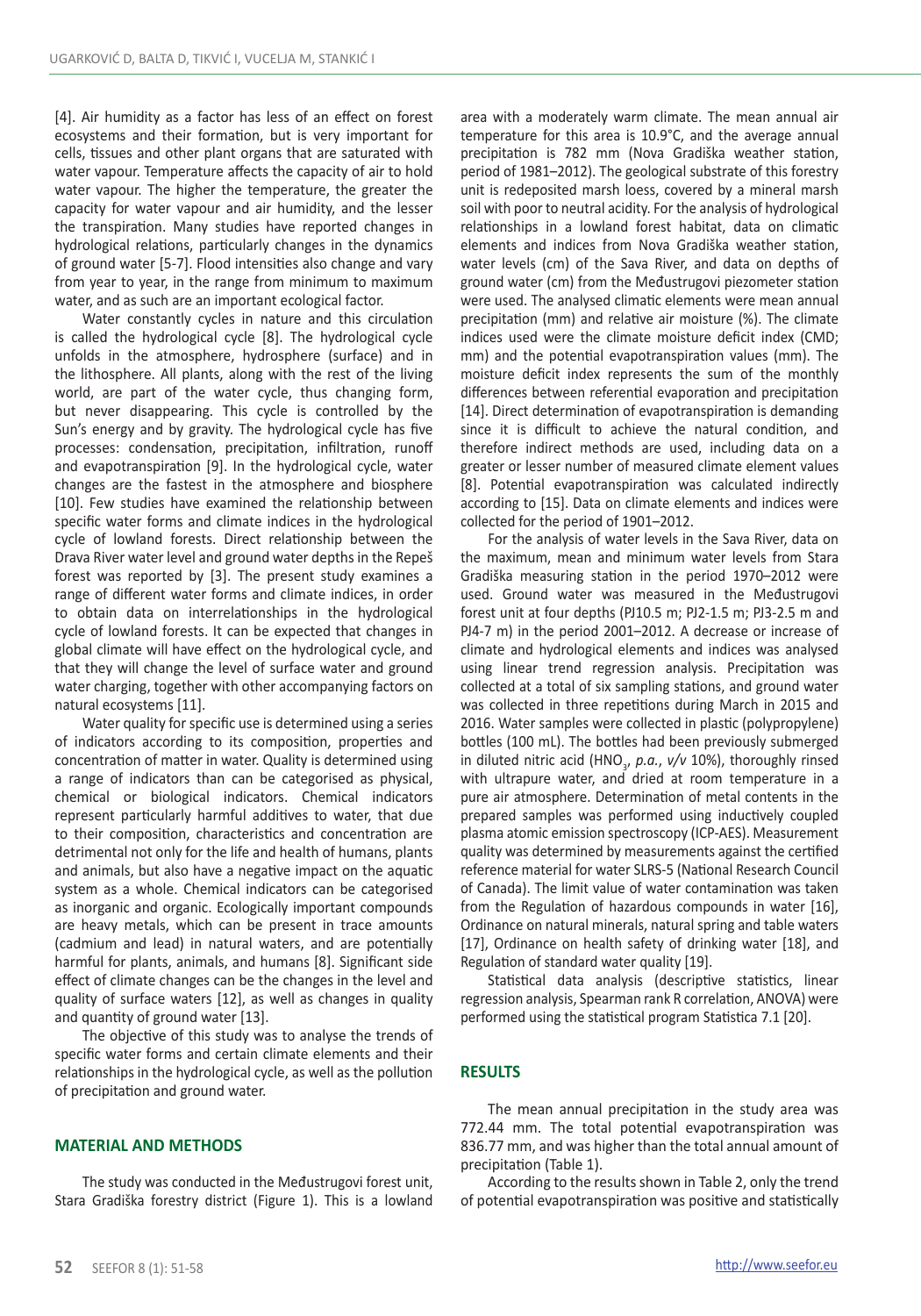

**FIGURE 1.** The study area

significant. The trends of annual and summer amounts of precipitation were not statistically significant.

The highest maximum water level of the Sava River was 906.00 cm, and the minimum 106.00 cm. The mean water level was 249.15 cm (Table 3).

Linear trends of maximum, mean and minimum water levels of the Sava River in the study area were negatively and statistically significant (Table 4).

The minimum ground water depth in the piezometer was 56.87 cm, and the maximum depth was 235.73 cm. The mean ground water depths in the piezometer ranged from 78.15 cm to 169.16 cm (Table 5).

Linear trends and the significance of trends of mean ground water depth for each piezometer were positive, though only column no. 4 showed a statistically positive trend (Table 6).

Table 7 shows the correlation of various forms of water in a lowland forest ecosystem. The strongest statistically significant correlation coefficient was found between ground water depths in piezometers no. 3 and 4 (0.98\*) and the lowest statistically significant correlation coefficient was found between precipitation and ground water depth in piezometer no. 4 (0.66\*).

**TABLE 1.** Descriptive statistics of climate elements and indices from Nova Gradiška weather station.

| Climate element / index | Average | <b>Minimum</b> | Maximum | Std. Dev. |
|-------------------------|---------|----------------|---------|-----------|
| Precipitation (mm)      | 772.44  | 571.00         | 1105.00 | 108.81    |
| PET (mm)                | 836.77  | 749.00         | 906.00  | 29.22     |
| $CMD$ (mm)              | 290.45  | 115.00         | 566.00  | 92.01     |

PET – Potential evapotranspiration; CMD – climate moisture deficit index

|  |  |  |  | TABLE 2. Linear trends and the significance of trends for precipitation, air humidity, evaporation (PET) and moisture deficit (CMD). |
|--|--|--|--|--------------------------------------------------------------------------------------------------------------------------------------|
|--|--|--|--|--------------------------------------------------------------------------------------------------------------------------------------|

| Climate element / index   | Linear trend          | <b>Beta</b> | B         |           | p-level   |
|---------------------------|-----------------------|-------------|-----------|-----------|-----------|
| Annual precipitation (mm) | $Y=0.121x+765.7$      | 0.0352      | 0.1213    | 0.3649    | 0.7159    |
| Relative air humidity (%) | $Y = -0.166x + 74.72$ | $-0.1971$   | $-0.1667$ | $-0.5319$ | 0.6111    |
| PET (mm)                  | $Y=0.294x+820.5$      | 0.3184      | 0.2943    | 3.4739    | $0.0007*$ |
| CMD (mm)                  | $Y=0.124x+283.6$      | 0.0427      | 0.1243    | 0.4420    | 0.6594    |

\* significant at p<0.05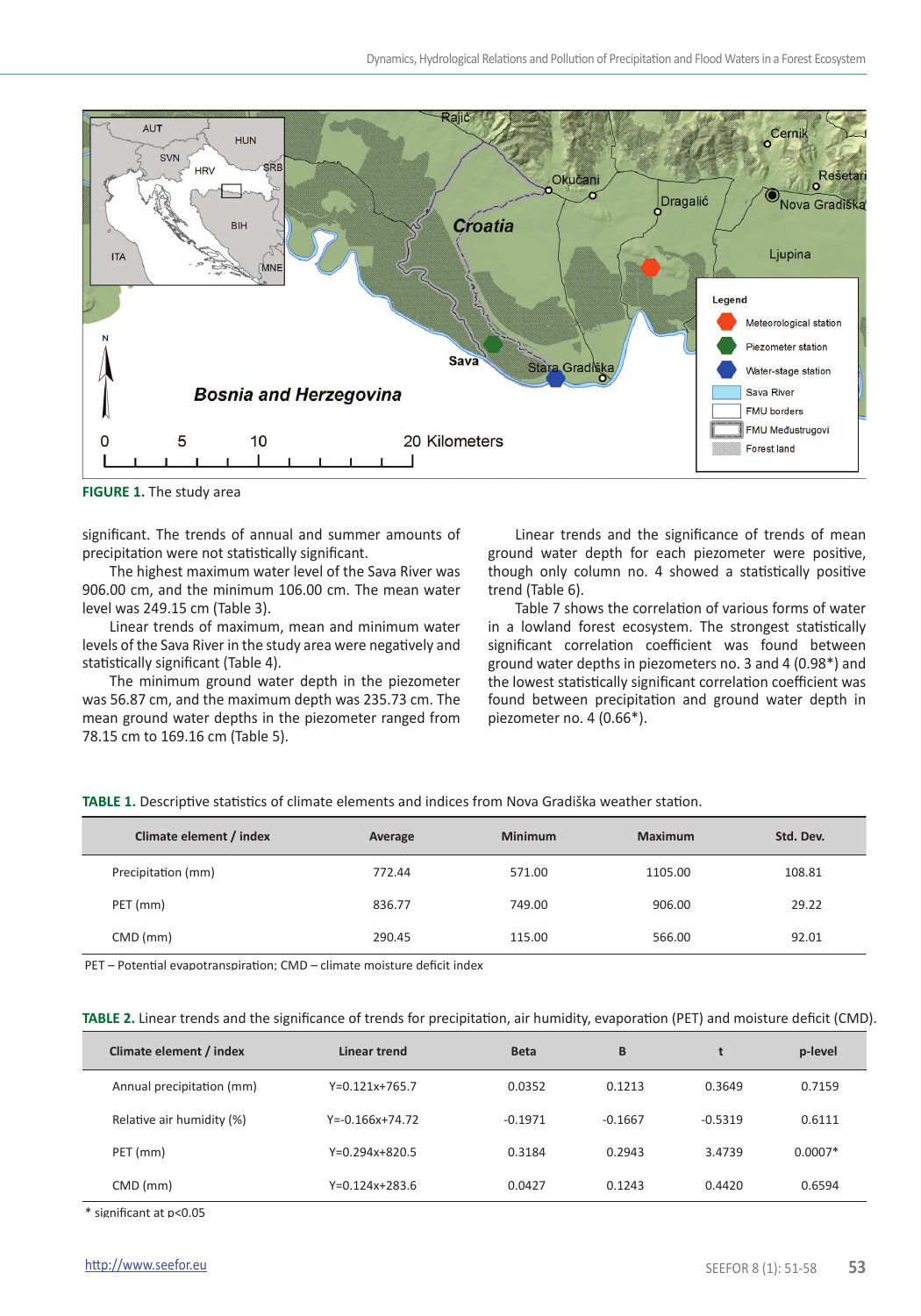#### **TABLE 3.** Descriptive statistics of the Sava River water levels.

| Variable     | Average  | <b>Minimum</b> | <b>Maximum</b> | Std. Dev. |
|--------------|----------|----------------|----------------|-----------|
| Maximum (cm) | 698.27   | 517.00         | 906.00         | 87.24     |
| Average (cm) | 249.15   | 58.00          | 384.00         | 82.03     |
| Minimum (cm) | $-22.21$ | $-106.00$      | 58.00          | 48.84     |

**TABLE 4.** Linear trends and significant trends of maximum, mean and minimum water levels of the Sava River.

| Water level | Linear trend          | <b>Beta</b> | B        |           | p-level   |
|-------------|-----------------------|-------------|----------|-----------|-----------|
| Maximum     | $Y = -6.270x + 756.2$ | $-0.4262$   | $-2.655$ | $-2.6235$ | $0.0134*$ |
| Average     | $Y = -5.014x + 274.8$ | $-0.5951$   | $-3.486$ | $-4.1226$ | $0.0003*$ |
| Minimum     | $Y = -4.341x + 2.883$ | $-0.8374$   | $-2.921$ | $-8.5292$ | $0.0000*$ |

\* significant at p<0.05

## **TABLE 5.** Descriptive statistics of ground water depths, measured by piezometer.

| <b>Piezometer</b> | Average | <b>Minimum</b> | <b>Maximum</b> | Std. Dev. |
|-------------------|---------|----------------|----------------|-----------|
| PI(cm)            | 78.15   | 56.87          | 91.95          | 11.53     |
| PI 2 (cm)         | 145.53  | 127.03         | 169.88         | 14.52     |
| $PI 3$ (cm)       | 169.16  | 126.60         | 212.32         | 30.53     |
| PI 4 (cm)         | 168.65  | 125.35         | 235.73         | 36.95     |

**TABLE 6.** Linear trends and significance of trends of mean ground water depth for piezometer at the Međustrugovi forest unit.

| Piezometer      | Linear trend     | <b>Beta</b> | B    |        | p-level   |
|-----------------|------------------|-------------|------|--------|-----------|
| PI <sub>1</sub> | Y=1.048x+71.88   | 0.3395      | 1.05 | 1.1972 | 0.2564    |
| PI <sub>2</sub> | $Y=1.609x+136.8$ | 0.2964      | 1.61 | 1.0291 | 0.3255    |
| PI <sub>3</sub> | $Y=4.951x+144.6$ | 0.5001      | 4.95 | 1.9154 | 0.0818    |
| PI <sub>4</sub> | $Y=7.577x+131.3$ | 0.5880      | 7.60 | 2.4109 | $0.0346*$ |

\* significant at p<0.05

The strongest statistically significant negative correlation was between the climate moisture deficit index and minimum ground water levels (-0.96\*), while the lowest negative correlation was between precipitation and climate moisture deficit index (-0.68\*) (Table 7).

The metal concentrations in precipitation and flood waters during 2015 and 2016 were lower than the limit values. There was a significantly higher content of aluminium, cadmium, copper and zinc in precipitation than in flood waters. The content of iron was significantly higher in flood waters than in precipitation (Figure 2).

## **DISCUSSION**

In the study area, of all the analysed climatic elements and indices, only the potential evapotranspiration trend showed a statistically significant increase. Global trends of warming can have effect on evapotranspiration which has direct effect on the sustainability of surface and ground water [21]. Annual quantities of precipitation showed a positive trend, though this was not statistically significant. Atmosphere capacity for taking and holding water exponentially increases with temperature, and due to that the increase of precipitation in forecasted.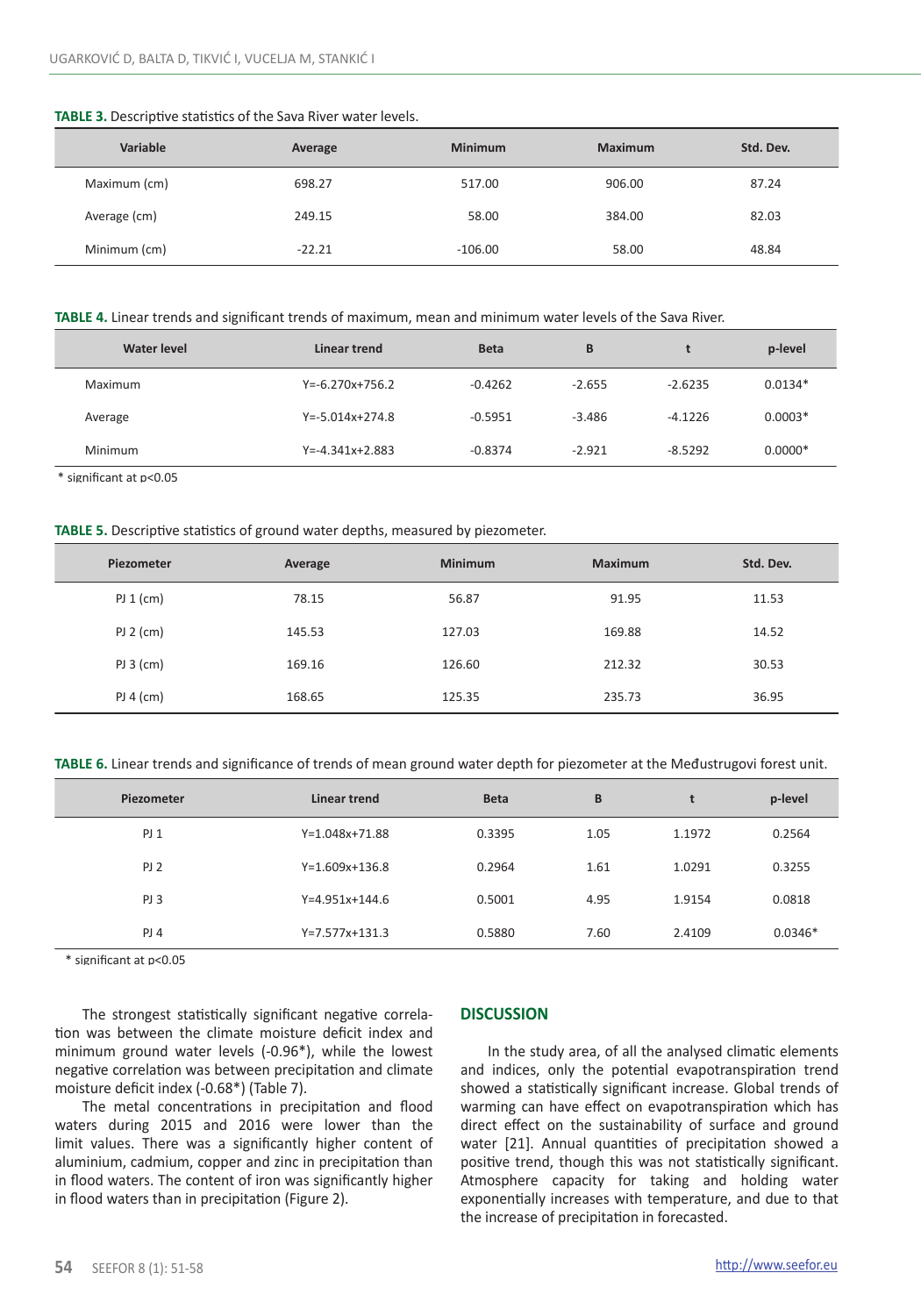| Variable        | P        | RH             | PET      | <b>CMD</b> | Max. V  | Ave. V  | Min. V  | PI <sub>1</sub> | PI <sub>2</sub> | PJ <sub>3</sub> | PI <sub>4</sub> |
|-----------------|----------|----------------|----------|------------|---------|---------|---------|-----------------|-----------------|-----------------|-----------------|
| P               | 1.00     | $\overline{a}$ |          |            |         |         |         |                 |                 |                 |                 |
| RH              | 0.53     | 1.00           |          |            |         |         |         |                 |                 |                 |                 |
| PET             | $-0.41$  | $-0.88*$       | 1.00     |            |         |         |         |                 |                 |                 |                 |
| <b>CMD</b>      | $-0.68*$ | $-0.79*$       | 0.63     | 1.00       |         |         |         |                 |                 |                 |                 |
| Max. V          | $0.66*$  | 0.62           | $-0.65$  | $-0.85*$   | 1.00    |         |         |                 |                 |                 |                 |
| Sred. V         | $0.71*$  | $0.85*$        | $-0.78*$ | $-0.90*$   | $0.83*$ | 1.00    |         |                 |                 |                 |                 |
| Min. V          | 0.63     | $0.72*$        | 0.61     | $-0.96*$   | $0.88*$ | $0.88*$ | 1.00    | $\overline{a}$  |                 |                 |                 |
| PJ <sub>1</sub> | 0.56     | $-0.15$        | 0.08     | 0.11       | $-0.25$ | $-0.13$ | $-0.31$ | 1.00            | $\overline{a}$  |                 |                 |
| PJ <sub>2</sub> | 0.60     | 0.40           | $-0.65*$ | $-0.40$    | 0.50    | 0.58    | 0.40    | $0.68*$         | 1.00            |                 |                 |
| PJ <sub>3</sub> | $0.68*$  | 0.80           | $-0.81*$ | $-0.48$    | 0.33    | 0.60    | 0.46    | 0.40            | $0.83*$         | 1.00            |                 |
| PJ 4            | $0.66*$  | $-0.73$        | $-0.40$  | $-0.80$    | $-0.48$ | $0.71*$ | $0.76*$ | 0.35            | $0.78*$         | $0.98*$         | 1.00            |

**TABLE 7.** Spearman's R correlation of hydrological factors

 $*$  significant at  $p < 0.05$ 

P – precipitation, RH - relative air humidity, PET - potential evapotranspiration, CMD - climate moisture deficit, Max. V - maximum water level, Ave. V - average water level, Min. V - minimum water level, PJ - piezometer

However, changes in spatial and seasonal amount of precipitation will occur [22]. This increase in the quantity of precipitation in the study area does not necessary mean greater quantities of available water for vegetation. According to Ondrašek *et al.* [10], the water balance in an ecosystem can be described by the equation: water balance = input (precipitation, surface and ground flow) – output (evaporation, transpiration, runoff, infiltration).

Changes in trends of any of the components of this equation will certain impact the water balance in the ecosystem. Significant increases in evapotranspiration as an output variable will negatively impact the water balance in the ecosystem. A significant increase in the amount of evapotranspiration is primarily due to strong increases in air temperature [23].

The increase of precipitation, temperature and evapotranspiration could have different effect on different water-holding layers, i.e. aquifers [11].

In lowland forests, a particular problem is the disturbance of the regime of surface and ground waters caused by agricultural amelioration and other water regulation works for the purpose of flood control. Water regulation works in lowland forest areas have changed the dynamics of the flood and ground waters, and recent climate changes have altered river water levels. Ground water is not a static category and instead shows a seasonal tendency associated with the regime of the catchment area. In the winter/spring period, the ground water levels reach the soil surface in most of the lowland forests, connecting with flood waters in certain areas [24]. A higher number of dry days were recorded in the Međustrugovi forest unit in the period from 2001 to 2012, resulting in a drop in ground water levels in certain piezometer columns [25]. In this area,

the water levels in the Sava River also affect ground water levels, which also decreased during the study.

In the hydrological cycle, water is found in various forms, from liquid to gaseous. Water also passes through various spheres, from the atmosphere through the ground surface to the underground. This study established significant correlations between atmospheric, surface and ground waters in the lowland forest ecosystem. A significant and negative correlation was found between potential evapotranspiration and the level of ground water at depths of 1.5 m and 2.5 m. An increase in the amount of potential evapotranspiration increases water consumption and reduces soil moisture, thus reducing ground water stocks in lowland forests. These results confirm the results of comparative water balance study in Hungary [26]. They stated that during periods of drought, the share of water consumption from ground waters in English oak forests was up to 90% of the amount of transpiration, while during wet weather, water consumption from ground water was significantly lower.

According to Ondrašek *et al.* [10], in the moderate climate belt, where the average annual precipitation ranges from 500 to 1500 mm, the output variables of the hydrological cycle (evapotranspiration, infiltration and runoff) are equally represented, each accounting for approximately 33% of the quantity of precipitation. It can be assumed that with significant increases in the amounts of potential evapotranspiration, this percentage ratio will change. According to the results in Table 7, the quantity of precipitation significantly affects water levels in the Sava River. Also, precipitation significantly increases ground water levels. The results of this study in the Posavina region (Međustrugovi forest unit) confirmed an earlier study in the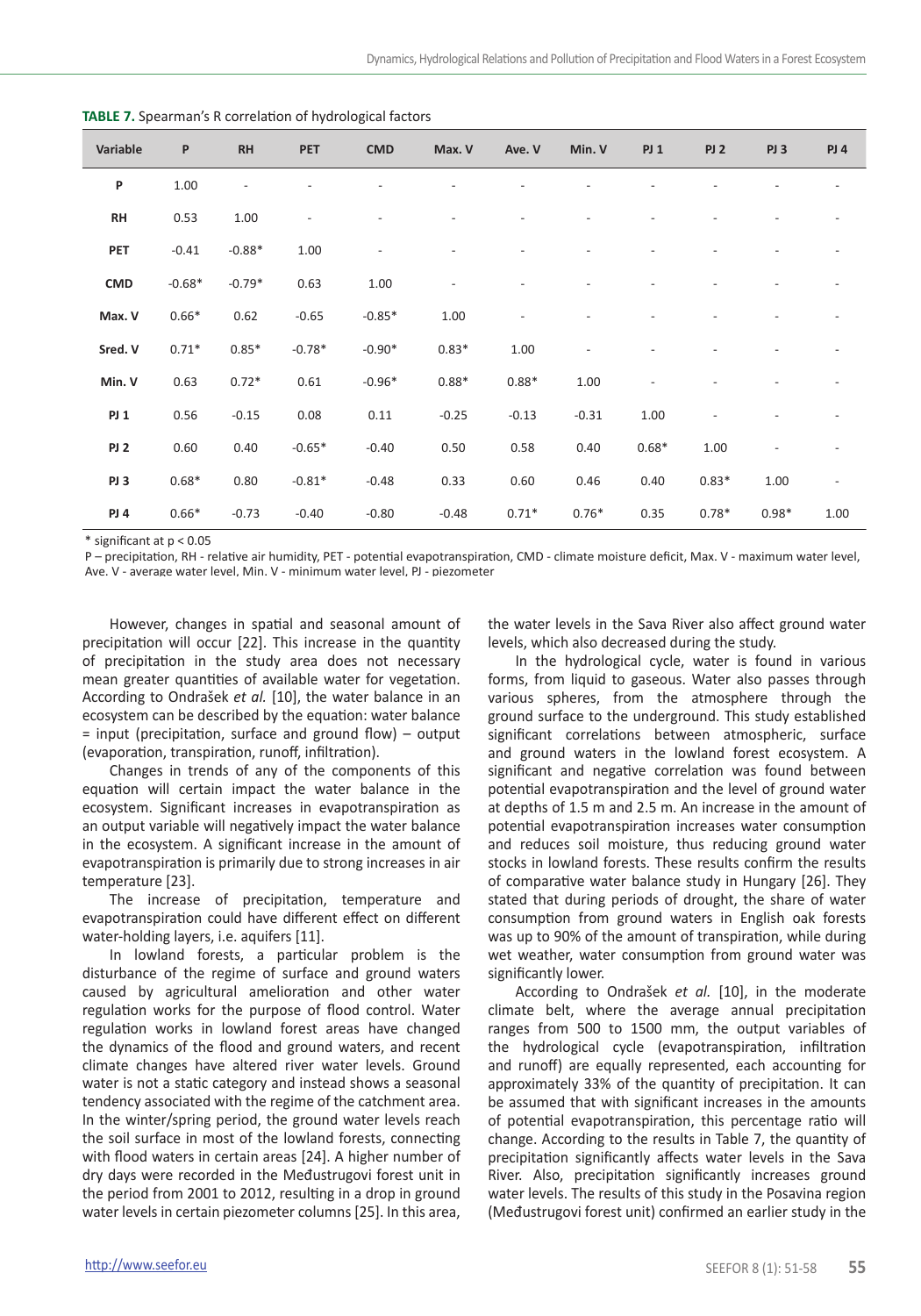

Significant, p=0.009



Significant, p=0.008



Significant, p=0.754



**FIGURE 2.** Metal content in precipitation and floods



Significant, p=0.005



Significant, p=0.009



Significant, p=0.009



Significant, p=0.009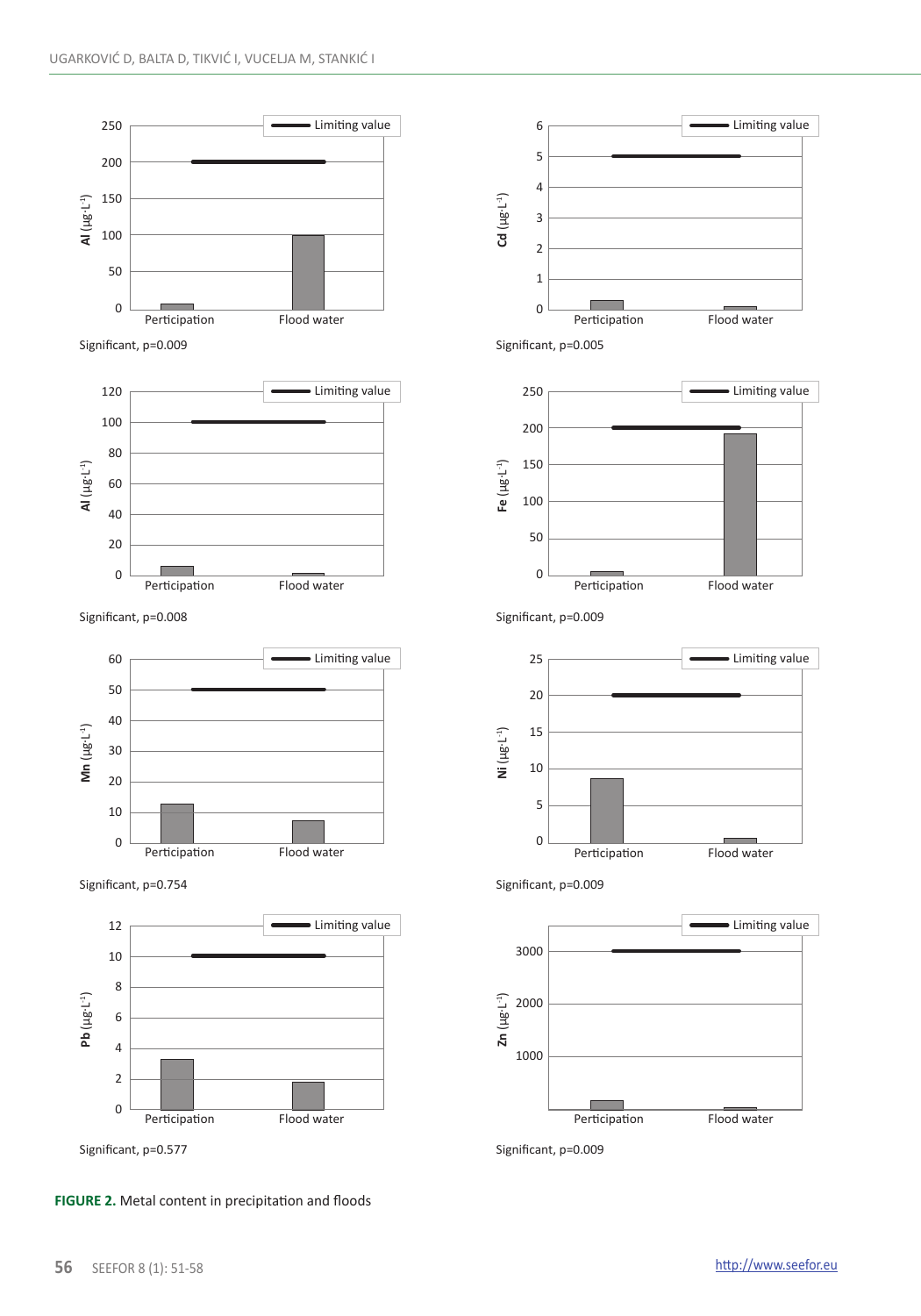Podravina region in the Repaš forest unit on the connection of surface water courses with ground water levels [3].

However, the trends of maximum, mean and minimum water levels of the Sava River were significantly reduced in the study area, meaning that the ground levels will also be reduced, while with increased amounts of potential evapotranspiration, the amount of water in the lowland forest ecosystem will decline. According to Ceglar and Rakovec [27], in the catchment basin of the Sava River, forecasts for the  $21<sup>st</sup>$  century include an increase in air temperatures in all seasons of the year, and significantly decreased quantities of precipitation in the summer period, while there will be less reductions of precipitation in spring and autumn. The decrease of precipitations in summer months will result also in the decrease of Sava river water level, and the decrease of ground water level, since they are correlated. Surely, forecasted decrease of precipitations in summer months will cause changes in the precipitation regime in lowland forest areas.

Knowing water quality enables an understanding of its origin, the possibilities for use of such water, the presence of pollutants, and the possibility of removing those pollutants [28]. From the chemical indicators monitored in precipitation and ground water, all analysed metals had concentrations under the limit values (Figure 2). This supports a previous studies [29, 30] that reported that water pollution of the Sava River with elements such as Cu, Ni, Zn and Pb was low. Iron (Fe) is present in nature as a result of pipe corrosion, the rinsing of acidic ores, and industrial waste waters containing iron. It is found completely dissolved in water, or in colloid form. Iron concentrations in this study approached the limit values of 200 μg·L<sup>-1</sup> [18]. Higher concentrations of aluminium and iron can be explained by the stagnation of flood water. The atmosphere also influences the pollution of precipitation and ground water, and is an important medium for pollution transport. Pollutants are deposited from the air onto soil as parts of aerosols. Some metals settle due to the activity of gravity, and are then rinsed from vegetation into the soil and further into the ground waters, lakes, rivers

and seas [24]. Furthermore, the activity of microorganisms in water and the anthropogenic effects in the environment post a significant threat for watercourse pollution [8]. The established differences in the concentrations of heavy metals in precipitation and flood waters are certain due to the composition of water, determined by a series of processes that unfold in the environment, primarily physical, chemical and biological processes.

# **CONCLUSIONS**

The trends of the potential levels of evapotranspiration were positive and statistically significant. The precipitation trends and moisture deficit index were also positive, but not statistically significant. The maximum, mean and minimum water levels of the Sava River showed a statistically significant reduction in the study area. Ground water depths increased in all piezometer columns. This trend, however, was statistically significant only for column no. 4. This study found statistically significant correlations between atmospheric, surface waters and ground waters in lowland forest ecosystems. Increased precipitation significantly increased the maximum and mean water levels of the Sava River. Additionally, an increase in precipitation levels significantly decreased the depths of ground water, especially in columns at greater depths. An increase in relative air moisture reduced the moisture deficit and the amount of potential evapotranspiration. With increasing amounts of potential evapotranspiration, forest trees increase their use of water from the ground water. At higher water levels of the Sava River, the moisture deficit index in the ecosystem was significantly reduced. With an increase in the mean and minimum water levels of the Sava River, the level of ground waters increased at greater depths. Increased concentrations of Cd, Cu, Mn, Ni, Pb, Zn were measured in precipitation. Flood water contained increased concentrations of Al and Fe. The pollution of precipitation and flood water was beneath the limit values.

## **REFERENCES**

- 1. Nandargi S, Patekar TA, Mulye SS 2014 Rainfall and Groundwater Level Variation in Pune District, India. *Studies in Atmospheric Science* 1: 24-40
- 2. PRPIĆ B, VRATARIĆ P, SELETKOVIĆ Z 2005 Utjecaj snage rijeke na postanak i opstanak poplavnih šuma. *In*: Vukelić J, Matić S, Gračanin J (*eds*) Floodplain forests in Croatia. Academy of Forestry Sciences, Zagreb, Croatia, pp 168-173
- 3. PRPIĆ B 1985 The Inflluence of the Water Suice Đurđevac on the Repaš Forest (*in Croatian with English summary*). *Sumar list* 109 (11-12): 539-551
- 4. RAUŠ Đ 1990 The Succession of Forest Vegetation in the Spačva Basin in the Period from 1970 to 1989 (*in Croatian with English summary*). *Sumar list* 114 (9-10): 341-356
- 5. RAUŠ Đ, VUKELIĆ J 1989 Rezultati komparativnih istraživanja šumske vegetacije na području sušenja hrasta lužnjaka. *Glas šum pokuse* 25: 53-56
- 6. MAYER D 1995 Scope and meaning of the ground and surface water monitoring for the lowland forests in Croatia (*in Croatian with English summary*). *Sumar list* 119 (11-12): 19-32
- 7. PRPIĆ B 2003 The Effects of Technical Operations in the Area of Lowland Forests (*in Croatian with English summary*). *Sumar list* 127 (5-6): 230-235
- 8. ŠIMUNIĆ I 2013 Uređenje voda. Hrvatska Sveučilišna Naklada, University of Zagreb, Croatia, 260 p
- 9. GEREŠ D 2004 Circulation of water in the terrestrial system (*in Croatian with English summary*). *Građevinar* 56 (6): 355-365
- 10. ONDRAŠEK G, PETOŠIĆ D, TOMIĆ F, MUSTAĆ I, FILIPOVIĆ V, PETEK M, LAZAREVIĆ B, BUBALO M 2015 Voda u agroekosustavima. University of Zagreb, Faculty of Forestry, Zagreb, Croatia, 343 p
- 11. Green RT, Taniguchi M, Kooi H, Gurdak JJ, Allen DM, Hiscoock KM, Treidel H, Aureli A 2011 Beneath the surface of global change: Impacts of climate change on groundwater. *J Hydrol* 405 (3-4): 532-560. DOI: [https://doi.](https://doi.org/10.1016/j.jhydrol.2011.05.002) [org/10.1016/j.jhydrol.2011.05.002](https://doi.org/10.1016/j.jhydrol.2011.05.002)
- 12. Leith RMM, Whitfield PH 1998 Evidence of climate change effects on the hydrology of streams in south-central B.C. *Can Water Resour J* 23 (3): 219-230. DOI: [https://doi.org/10.4296/](https://doi.org/10.4296/cwrj2303219) [cwrj2303219](https://doi.org/10.4296/cwrj2303219)